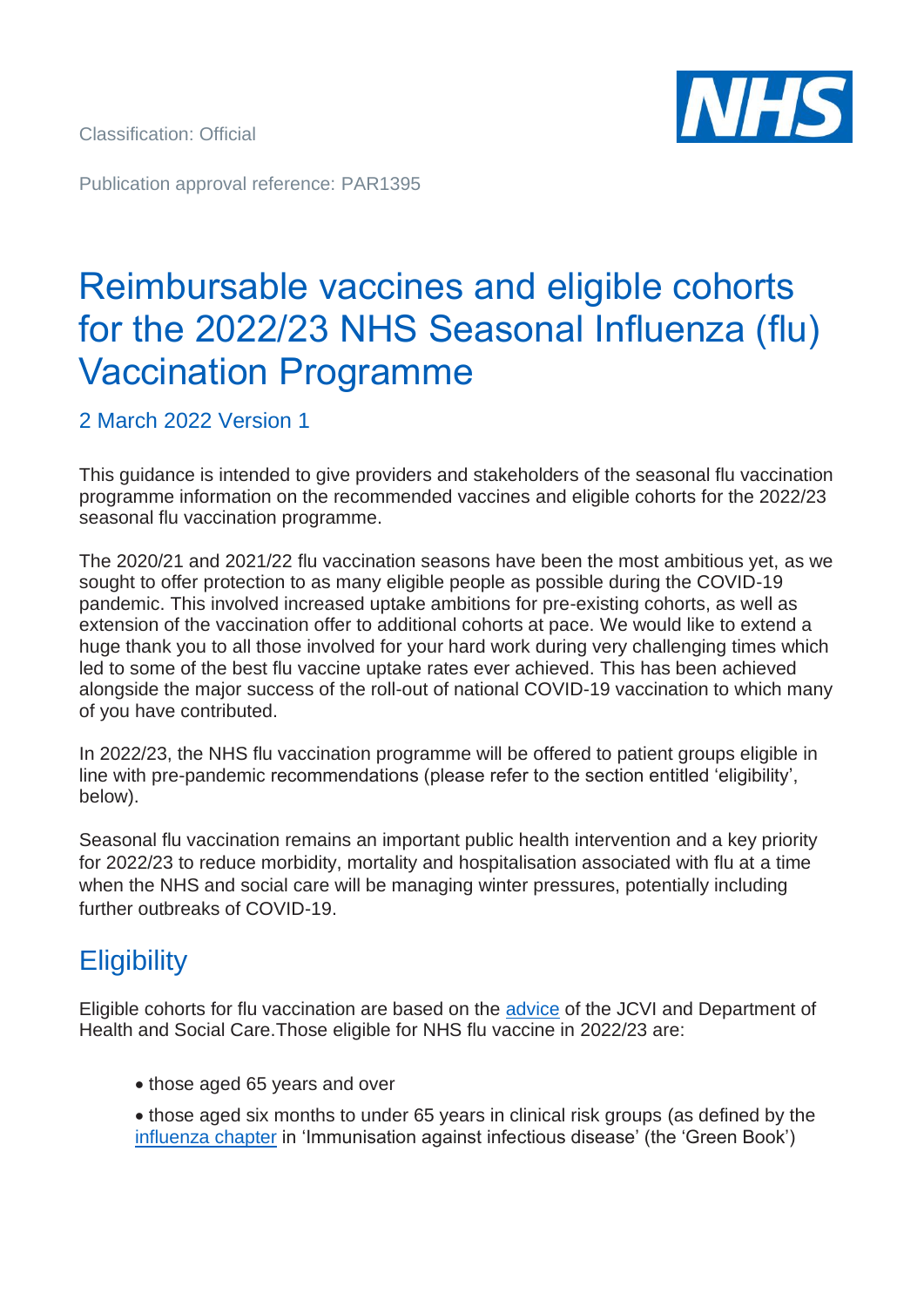• all children aged two to 10 (but not 11 years or older) on 31 August 2022<sup>1</sup> (i.e. up to school Year 6)

- pregnant women
- those in long-stay residential care homes
- carers
- close contacts of immunocompromised individuals

Vaccination is also recommended for frontline healthcare workers and social care workers. This should be provided by employers as part of the organisation's policy to prevent the transmission of infection. There are circumstances where frontline staff employed by specific social care providers<sup>2</sup> without access to employer led occupational health schemes can access the vaccine on the NHS.

Cohorts that were eligible in the 2021/22 season but that **are not included in the cohorts for 2022/23** are:

- those aged 50 to 64 years
- secondary school children in Years 7 to 11 (i.e. between 11 and 15 years of age)

The aim of the NHS flu vaccination programme for the 2022/23 season is to demonstrate a 100% offer and to achieve at least the uptake levels of 2021/22 for each cohort.

### Vaccines reimbursed as part of the NHS Seasonal Influenza Vaccination Programme 2022/23

The following JCVI-advised vaccines will be reimbursed for adults in the 2022/23 Programme.

| Those aged 65 years and over                                                                                             | At-risk adults, including pregnant<br>women, aged 18 to less than 65 years                                                                                              |
|--------------------------------------------------------------------------------------------------------------------------|-------------------------------------------------------------------------------------------------------------------------------------------------------------------------|
| <b>Reimbursed vaccines</b>                                                                                               |                                                                                                                                                                         |
| aQIV / QIVr                                                                                                              | • QIVc / QIVr                                                                                                                                                           |
| QIVc (only where aQIV or QIV r is not<br>available)                                                                      | • QIVe (only where QIVc or QIVr is not<br>available)                                                                                                                    |
| Rationale / further information                                                                                          |                                                                                                                                                                         |
| There are three vaccines that JCVI<br>advised are equally suitable for use in<br>2022/23.                                | Evidence from recent flu seasons indicate<br>a clear additional benefit in the use of<br>quadrivalent influenza vaccines in those                                       |
| Adjuvanted quadrivalent inactivated<br>influenza vaccine (aQIV), High-dose<br>quadrivalent inactivated influenza vaccine | less than 65 years of age in an at-risk<br>group, compared with trivalent influenza<br>vaccines. JCVI advises the use of<br>Quadrivalent influenza cell-culture vaccine |

Since 2013, flu vaccination has been offered to children to provide both individual protection to the children themselves and reduce transmission across all age groups to protect vulnerable members of the population.

 $<sup>2</sup>$  Registered residential care or nursing homes, registered domiciliary care providers, voluntary managed hospice</sup> providers, or direct Payment (personal budgets) and/or Personal Health Budgets, such as Personal Assistants.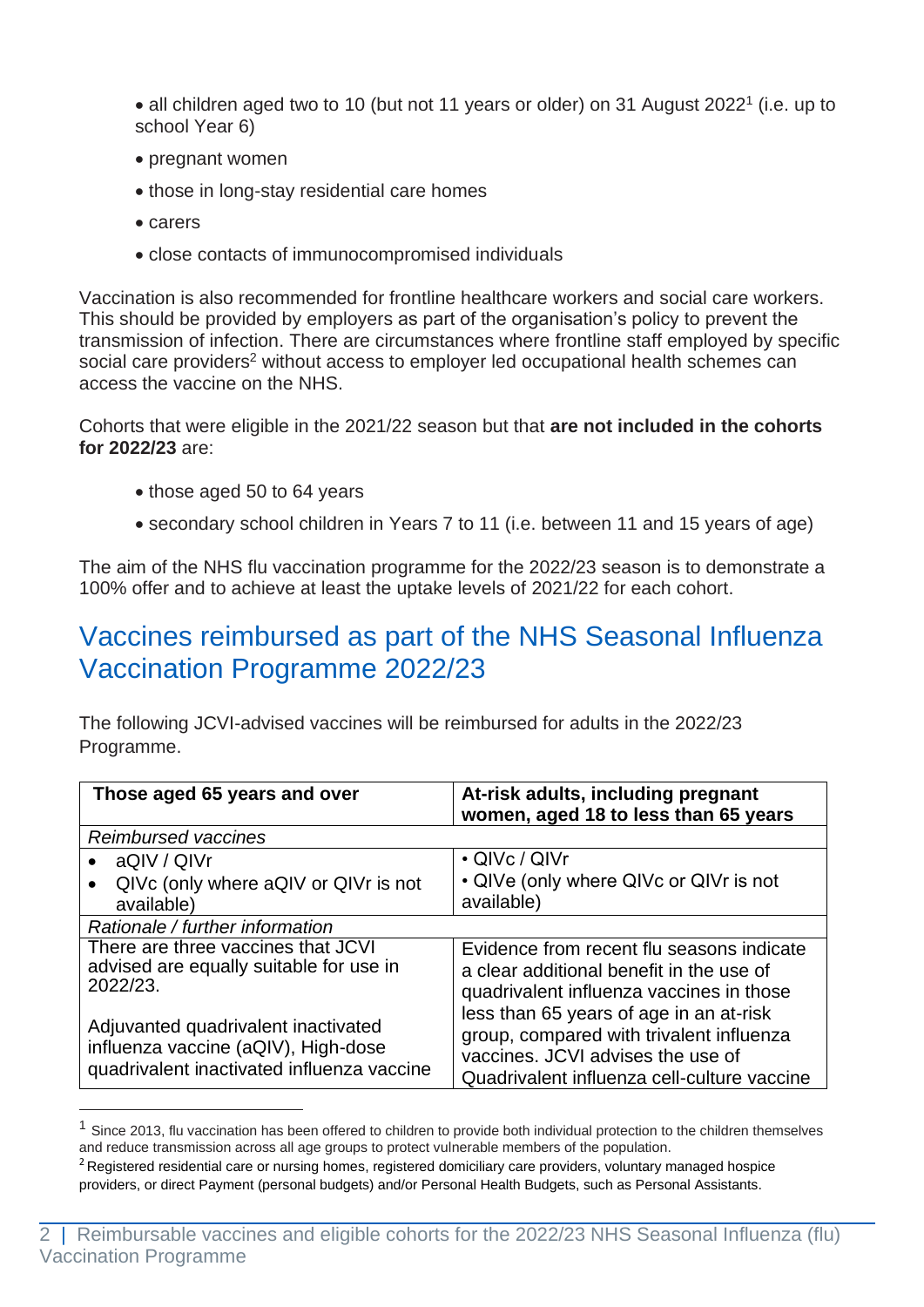| (QIV-HD) and Quadrivalent Recombinant<br>Influenza Vaccine (QIVr). JCVI considered<br>the use of QIV-HD in those aged 65. | (QIVc) and Quadrivalent Recombinant<br>Influenza Vaccine (QIVr).                                                                                                                                                                                                                                                               |
|---------------------------------------------------------------------------------------------------------------------------|--------------------------------------------------------------------------------------------------------------------------------------------------------------------------------------------------------------------------------------------------------------------------------------------------------------------------------|
| However, QIV-HD is not currently available<br>in the UK market.                                                           | JCVI supports a preference for QIVc and<br>QIVr over QIVe in this cohort, however the<br>QIVe can be considered if other options<br>are not available. NHS England and NHS<br>Improvement (NHSEI) advises that QIVc<br>and QIVr should be prioritised for this<br>group for the 2022/23 seasonal flu<br>vaccination programme. |

Contractual requirements for all commissioned NHS flu vaccination providers will state that to receive payment for flu vaccination and reimbursement of flu vaccine they will need to use the specific flu vaccines recommended in this NHSEI guidance.

Due to manufacturing processes and commissioning arrangements, some vaccines may only be available in limited quantities. Therefore, it is recommended that orders are placed with more than one manufacturer to ensure providers receive sufficient stock.

Please note, it is not anticipated that any stock will be centrally procured by the Department of Health and Social Care for the 2022/23 season and, therefore, we strongly urge providers to order sufficient volumes of vaccine to serve their eligible populations in order to provide coverage at least equal to and ideally exceeding 2021/22 uptake levels.

**Influenza vaccines for eligible children are centrally procured by UKHSA and are supplied free of charge to providers via ImmForm. These vaccines will NOT be reimbursed as part of the NHS Seasonal Influenza Vaccination Programme.** 

# Flu vaccine ordering and planning

In planning for the forthcoming flu vaccination season, all providers should identify and work closely with their NHSEI Regional Public Health Commissioning Team, to ensure the effective planning and delivery of the 2022/23 NHS Seasonal Influenza Vaccination Programme.

General Practices (GPs) and community pharmacies will also want to work closely with their Primary Care Networks to maximise vaccine coverage and to minimise vaccine wastage. This will also support the achievement of incentives within their respective contracts.

GPs and school-based providers must actively invite 100% of eligible individuals (e.g. by letter, email, phone call, text) and ensure uptake is as high as possible. Evidence may be requested requiring that providers demonstrate details of how and when these offers were made. The benefits of flu vaccination among all eligible groups should be communicated and vaccination made as easily accessible as possible. Please note, any national call and recall that may be commissioned again by NHSEI will only supplement, and not replace, localised call and recall as a contractual obligation for participating GPs.